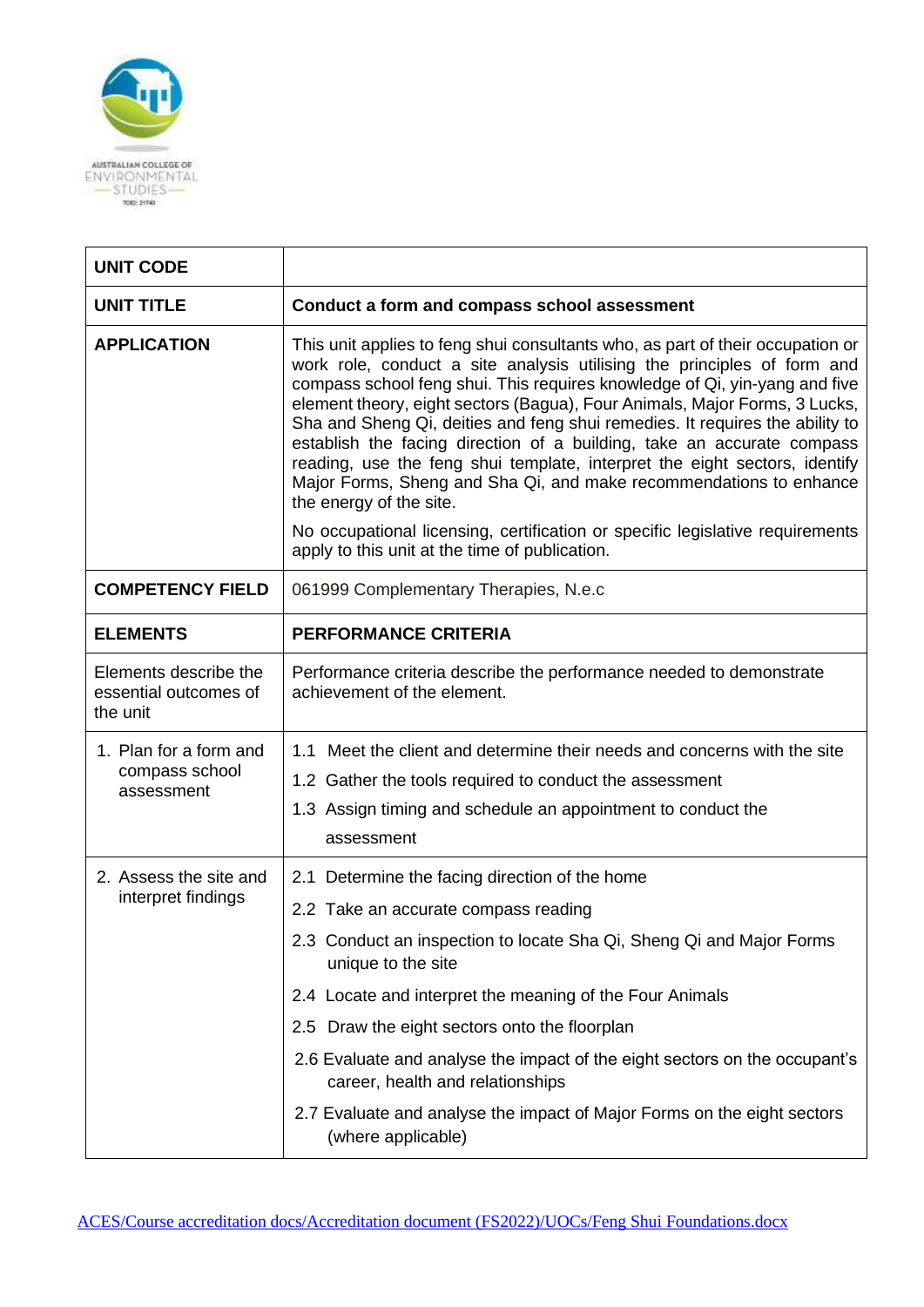

| and compass school<br>3.2 Provide advice on the use of colour to client<br>assessment |
|---------------------------------------------------------------------------------------|
|                                                                                       |
| 3.3 Recommend the ideal location of Major Forms to client                             |
| 3.4 Advise on the location of feng shui remedies (if applicable)                      |
| 3.5 Document the findings in a professional report                                    |

## **FOUNDATION SKILLS**

Foundation skills essential to performance in this unit, but not explicit in the performance criteria are listed below including a brief description of how the skill is applied.

| <b>Skill</b>                       | <b>Description</b>                                              |  |
|------------------------------------|-----------------------------------------------------------------|--|
| Writing skills to:                 | Prepare a report of the findings and make<br>recommendations    |  |
| Oral communication skills to:      | Obtain information from the client                              |  |
| Reading skills to:                 | Interpret compass readings                                      |  |
| Planning and organising skills to: | Prepare for and conduct the assessment in a logical<br>sequence |  |
| Technology skills to:              | Use computer and software                                       |  |

| <b>UNIT MAPPING</b> | Code and Title<br>Current Version                   | <b>Code and Title</b><br><b>Previous Version</b>                        | Comments        |  |
|---------------------|-----------------------------------------------------|-------------------------------------------------------------------------|-----------------|--|
| <b>INFORMATION</b>  | Conduct a form and<br>compass school<br>lassessment | <b>CFSFCA401</b><br>Conduct a form and<br>compass school<br>lassessment | Equivalent unit |  |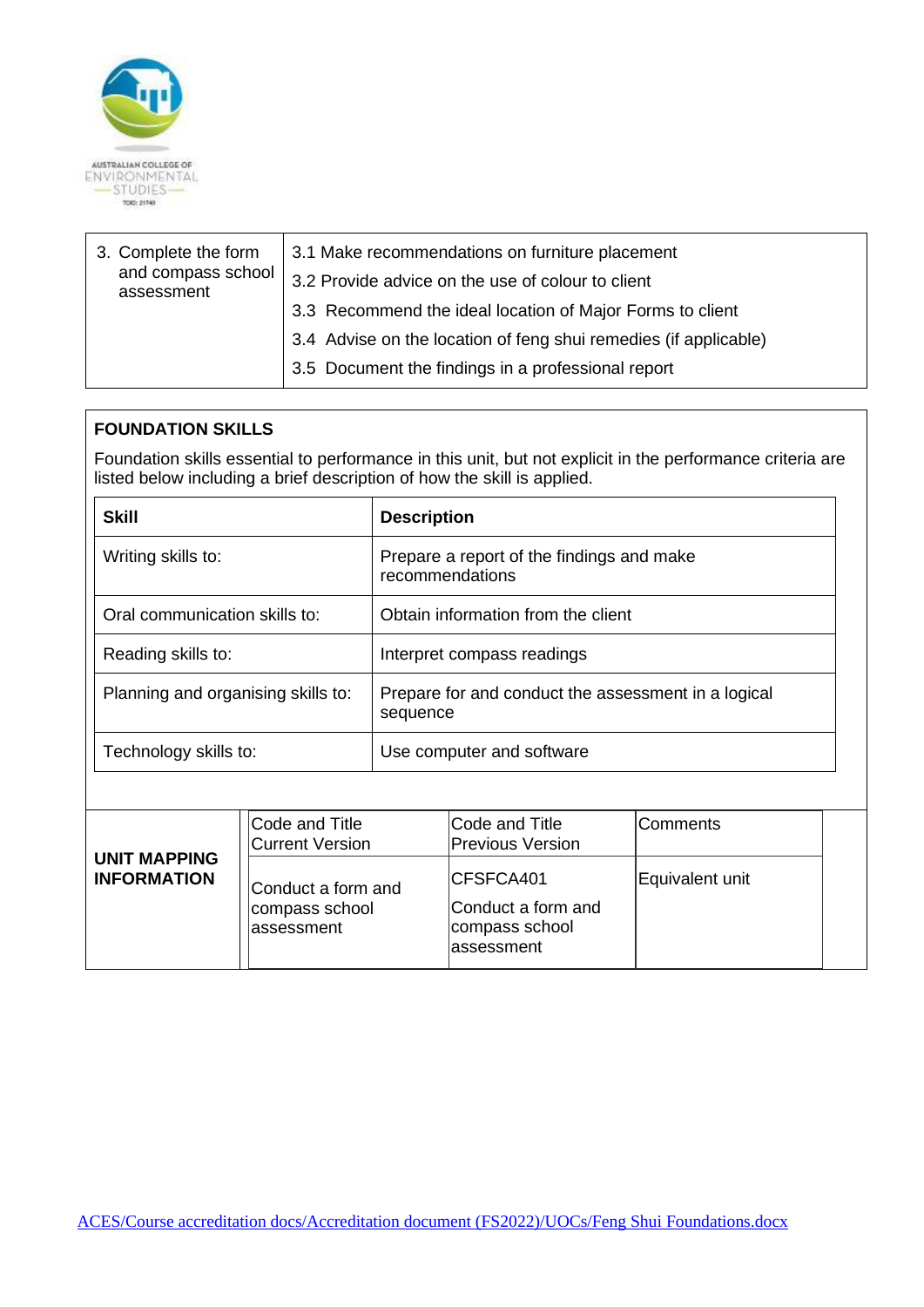

| <b>TITLE</b>                          | <b>Assessment Requirements for</b>                                                                                                                                                                                        |  |
|---------------------------------------|---------------------------------------------------------------------------------------------------------------------------------------------------------------------------------------------------------------------------|--|
|                                       | Conduct a form and compass school assessment                                                                                                                                                                              |  |
| <b>PERFORMANCE</b><br><b>EVIDENCE</b> | The learner must show evidence of the ability to complete tasks outlined in<br>elements and performance criteria of this unit. There must be demonstrated<br>evidence that the learner has completed the following tasks: |  |
|                                       | Conducted at least one form and compass school assessment of a house,<br>unit or apartment                                                                                                                                |  |
|                                       | Used the feng shui template to draw the eight sectors on a<br>$\circ$<br>floorplan                                                                                                                                        |  |
|                                       | Located the Four Animals, Major Forms, Sheng and Sha Qi<br>$\circ$<br>unique to the site                                                                                                                                  |  |
|                                       | Completed a professional client report based on the outcome of<br>$\circ$<br>the assessment                                                                                                                               |  |
| <b>KNOWLEDGE</b><br><b>EVIDENCE</b>   | The learner must be able to demonstrate knowledge to complete the tasks<br>outlined in the elements, performance criteria and foundation skills of this unit,<br>including knowledge of:                                  |  |
|                                       | Qi                                                                                                                                                                                                                        |  |
|                                       | Yin-yang                                                                                                                                                                                                                  |  |
|                                       | The Five Element theory (wood, fire, earth, metal, and water)<br>$\bullet$                                                                                                                                                |  |
|                                       | 3 Lucks<br>٠                                                                                                                                                                                                              |  |
|                                       | <b>Four Animals</b><br>$\bullet$                                                                                                                                                                                          |  |
|                                       | Eight sectors (Bagua)<br>$\bullet$                                                                                                                                                                                        |  |
|                                       | Sha and Sheng Qi                                                                                                                                                                                                          |  |
|                                       | <b>Locating Major Forms</b>                                                                                                                                                                                               |  |
|                                       | Furniture placement                                                                                                                                                                                                       |  |
|                                       | The use of colour<br>$\bullet$                                                                                                                                                                                            |  |
|                                       | Function and placement of feng shui remedies<br>$\bullet$                                                                                                                                                                 |  |
|                                       | Timing and schedule requirements according to task                                                                                                                                                                        |  |
| <b>ASSESSMENT</b>                     | Assessment must be in the form of:                                                                                                                                                                                        |  |
| <b>CONDITIONS</b>                     | Portfolio of evidence<br>$\bullet$                                                                                                                                                                                        |  |
|                                       | A written report                                                                                                                                                                                                          |  |